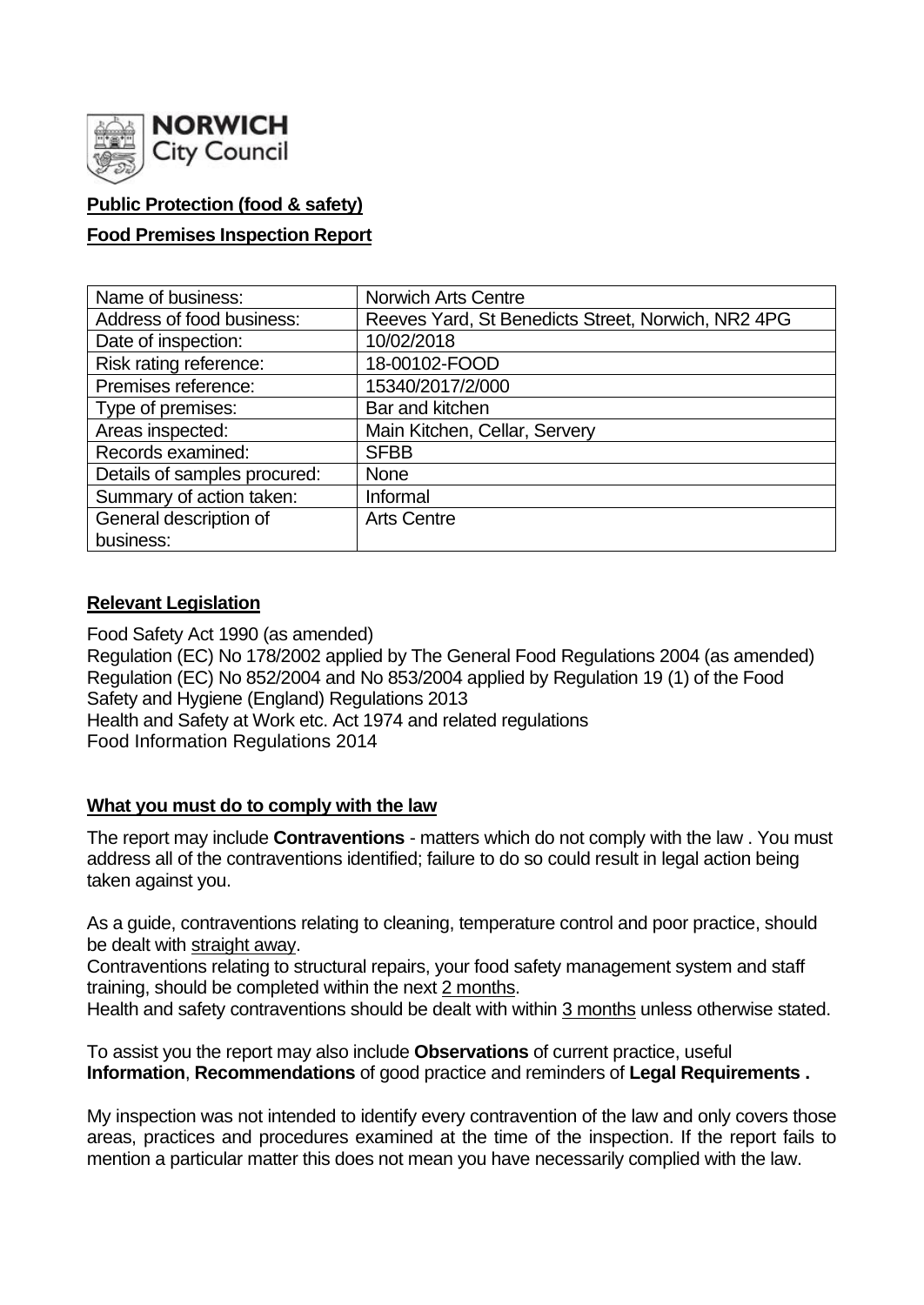# **FOOD SAFETY**

### **How we calculate your Food Hygiene Rating:**

The food safety section has been divided into the three areas which you are scored against for the hygiene rating: 1. food hygiene and safety procedures, 2. structural requirements and 3. confidence in management/control procedures. Each section begins with a summary of what was observed and the score you have been given. Details of how these scores combine to produce your overall food hygiene rating are shown in the table.

| <b>Compliance Area</b>                     |          |    |           | <b>You Score</b> |               |    |           |    |          |  |
|--------------------------------------------|----------|----|-----------|------------------|---------------|----|-----------|----|----------|--|
| <b>Food Hygiene and Safety</b>             |          |    |           | $\overline{0}$   | 5             | 10 | 15        | 20 | 25       |  |
| <b>Structure and Cleaning</b>              |          |    |           | $\overline{0}$   | 5             | 10 | 15        | 20 | 25       |  |
| Confidence in management & control systems |          |    |           | $\overline{0}$   | 5             | 10 | 15        | 20 | 30       |  |
|                                            |          |    |           |                  |               |    |           |    |          |  |
| <b>Your Total score</b>                    | $0 - 15$ | 20 | $25 - 30$ |                  | $35 - 40$     |    | $45 - 50$ |    | > 50     |  |
| <b>Your Worst score</b>                    | 5        | 10 | 10        |                  | 15            |    | 20        |    |          |  |
|                                            |          |    |           |                  |               |    |           |    |          |  |
| <b>Your Rating is</b>                      | 5        | 4  | 3         |                  | $\mathcal{P}$ |    |           |    | $\Omega$ |  |

Your Food Hygiene Rating is 5 - a very good standard **@ 3 3 4 5** 

**1.** 

# **Food Hygiene and Safety**

Food hygiene standards are high. You demonstrated a very good standard of compliance with legal requirements. You have safe food handling practices and procedures and all the necessary control measures to prevent cross-contamination are in place. Some minor contraventions require your attention. **(Score 5)**

# Unfit food

**Contravention** The following food was unfit because it was either; past its use by date:

- milk (1 day past use by date)
- houmous (from the staff shelf some more that 5 days past use by date)

# **2. Structure and Cleaning**

The structure facilities and standard of cleaning and maintenance are all of a good standard and only minor repairs and/or improvements are required. Pest control and waste disposal provisions are adequate. The minor contraventions require your attention. **(Score 5)**

# Cleaning of Structure